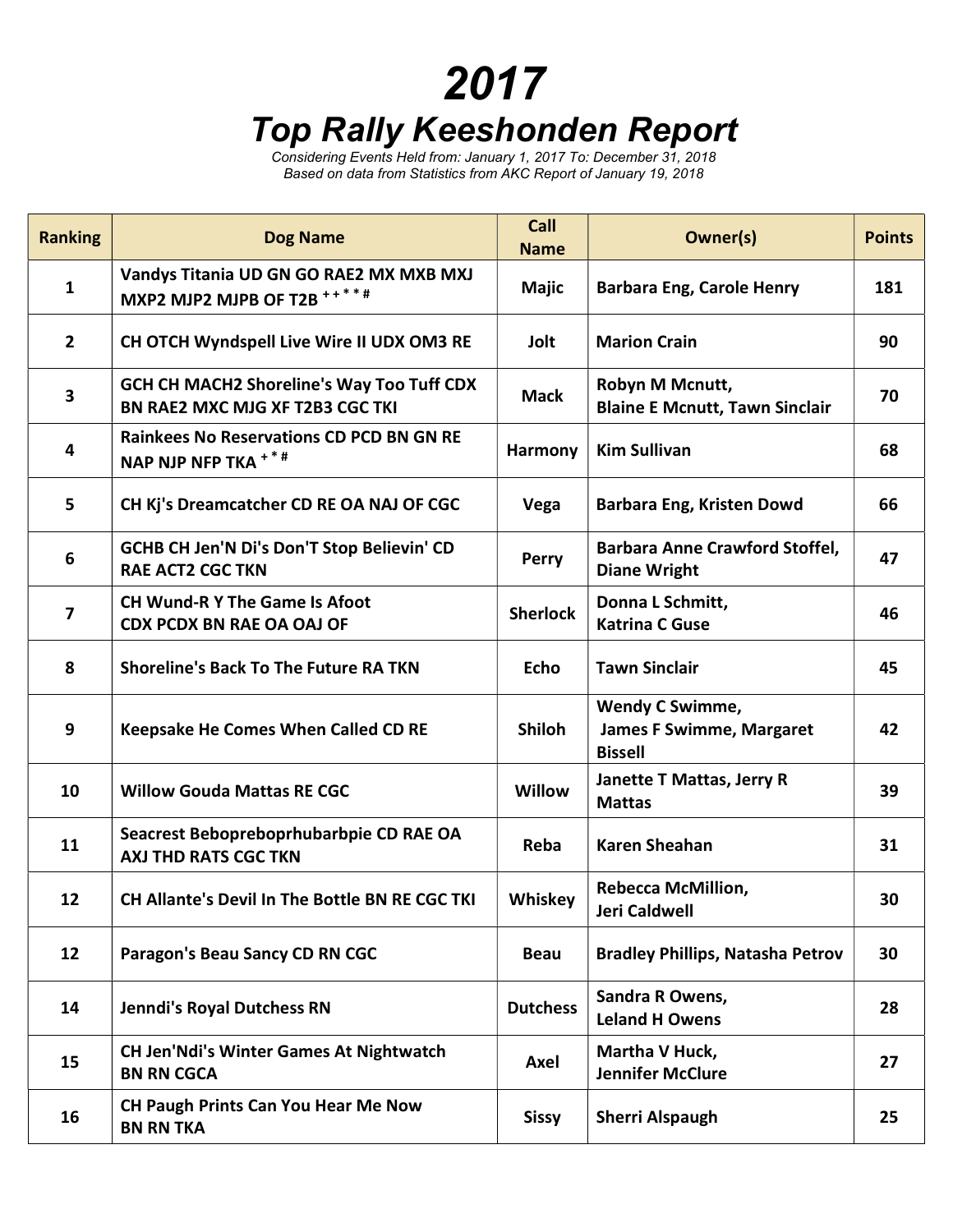| 16 | <b>CH Olefort Triple Crown BN RN CGC</b>                                                                  | Winston        | <b>Melissa Brown Eelman</b>                           | 25 |
|----|-----------------------------------------------------------------------------------------------------------|----------------|-------------------------------------------------------|----|
| 18 | <b>GCH CH MACH3 Shoreline's Tuff Enuf VCD2 BN</b><br>RAE TDX MXC2 MJC2 MFS TQX MFP<br><b>T2B4 CGC TKI</b> | <b>Kelsey</b>  | Tawn Sinclair, Pia Paulsen                            | 24 |
| 19 | <b>CH Evolution's Front Page News CD BN RE</b>                                                            | Corbie         | <b>Karen Blair</b>                                    | 23 |
| 20 | <b>Beasley's Fancy Chief Clancy CDX RAE2 THD</b><br><b>DJ CGCA CGCU TKP</b>                               | Clancy         | <b>Stacie Beasley, Jeffrey Beasley</b>                | 22 |
| 20 | <b>CH Foxfair Mozart's Star RN CGC</b>                                                                    | <b>Mozart</b>  | <b>Ann Miller</b>                                     | 22 |
| 22 | <b>Keepsake What Were You Smoking BN RN</b>                                                               | <b>Russell</b> | <b>Margaret Bissell</b>                               | 21 |
| 23 | <b>GCH CH Kj's Tiny Dancer CD BN RA CGC</b>                                                               | Jodi           | <b>Kathy Gaynor</b>                                   | 20 |
| 24 | <b>Jen'N Di's Epic Illumination RN</b>                                                                    | Halo           | <b>Barbara Stoffel, Diane Wright</b>                  | 18 |
| 25 | CH Ladyslipper's Top Hat And Tail CD BN RE MX<br><b>MXS MXJ MJB RATO CGC TKI</b>                          | <b>Beau</b>    | Karen Sheahan, G M Godfrey,<br><b>Karen S Godfrey</b> | 14 |
| 25 | <b>GCHS CH Wund-R Y Bases Loaded</b><br><b>CD BN RN RATN CGCA TKN</b>                                     | Winston        | David Malanick, Angie Malanick                        | 14 |
| 27 | CH Keepsake Firestarter VCD2 UD OM1 VER<br>RAE MX MXB MXJ MJG XF T2B                                      | <b>Flint</b>   | <b>Jean Munger</b>                                    | 13 |
| 27 | <b>GCH CH Coaster Kees Pounce And Bounce CD</b><br>BN RAE MX MXB MXJ MJB OF T2B CGC                       | Loki           | Carol Blair, Stu Blair                                | 13 |
| 27 | <b>Keesridge Set Fire To Th'Reign</b>                                                                     | Reign          | <b>Kelly Wood</b>                                     | 13 |
| 30 | <b>Woodhill Cara Financial Advisor RN</b>                                                                 | <b>Reggie</b>  | <b>Marilyn Warren</b>                                 | 12 |
| 31 | <b>Maiha Dancing Wave BN RE ACT2 THDN</b><br><b>CGCA TKA</b>                                              | <b>Maiha</b>   | <b>Marguerite Cutroni</b>                             | 11 |
| 31 | <b>Keepsake Spring Fever CGC TKN</b>                                                                      | <b>Spring</b>  | <b>Daisy Kramer</b>                                   | 11 |
| 33 | CH Kj's All That And A Bag Of Chips RN CGC                                                                | <b>Ruffles</b> | Cheryl Prepster,<br><b>Angela Malanick</b>            | 10 |
| 33 | <b>CH Shoreline's Wild Things Run Fast BN RN</b><br><b>NF CGC TKI</b>                                     | <b>Rocket</b>  | Robyn McNutt, Blaine McNutt,<br><b>Tawn Sinclair</b>  | 10 |
| 35 | CH Cinderlad Barefoot In The Park BN RAE OA<br><b>AXJ OF CGC</b>                                          | Calvin         | Leslie Meyn, Patricia Tocalis                         | 9  |
| 35 | <b>CH Markwright's Touch Of Frost</b>                                                                     | Kaniq          | <b>Alecia L Novak</b>                                 | 9  |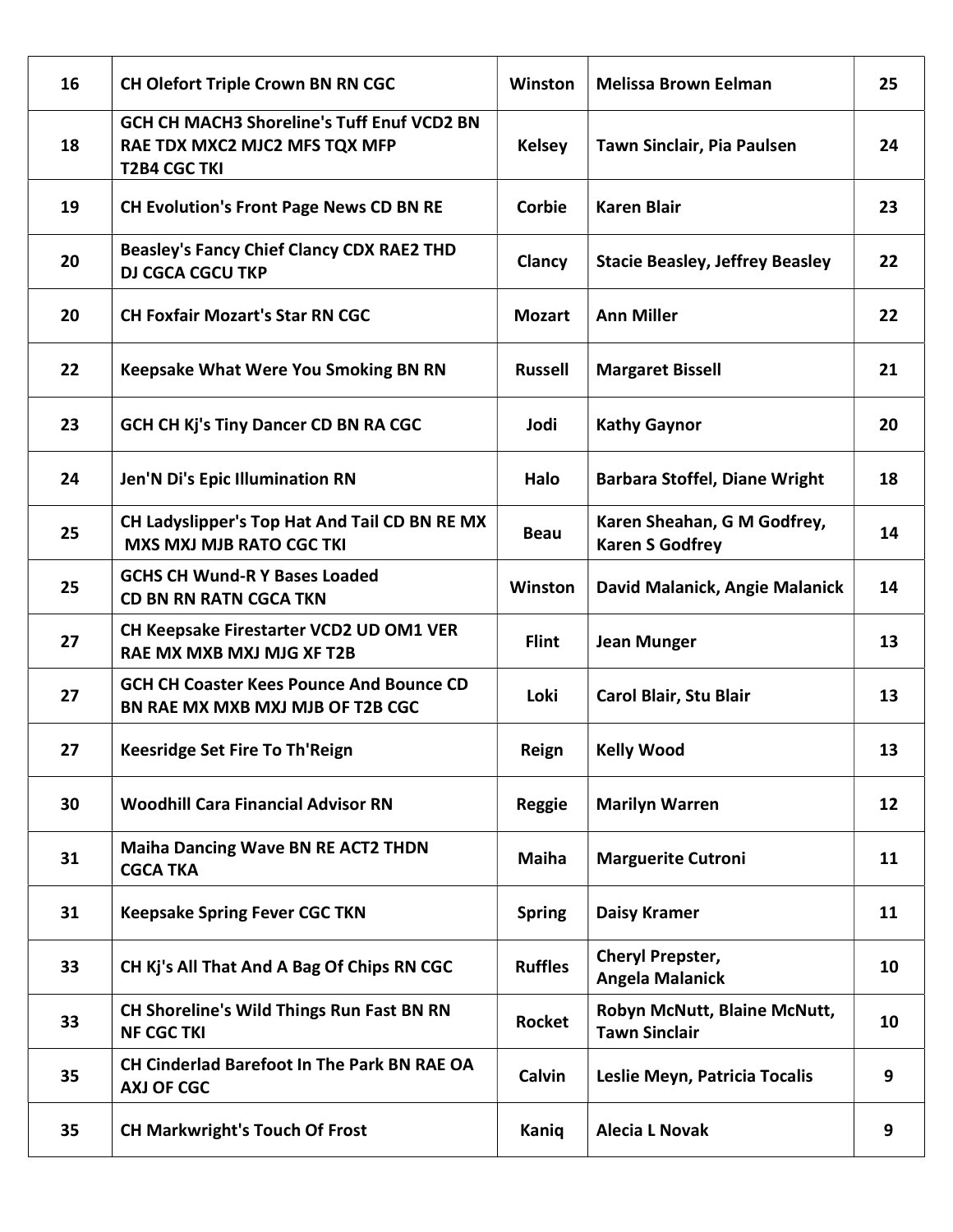| 37 | OTCH Wyndspell Benchmark UDX3 OM7 BN GN<br><b>GO RE OA OAJ</b>        | Leica           | <b>Lila M Dann</b>                                                                               | $\overline{\mathbf{z}}$ |
|----|-----------------------------------------------------------------------|-----------------|--------------------------------------------------------------------------------------------------|-------------------------|
| 37 | <b>CH Discover Cryoseismic Boom RN</b>                                | <b>Drake</b>    | Leslie A Meyn                                                                                    | $\overline{7}$          |
| 39 | CH Trumpet's Too Darn Hot UD BN GO VER                                | <b>Sizzle</b>   | <b>Bonnie Davis, Beth Blankenship</b>                                                            | 6                       |
| 39 | <b>Novel's New Tricks CD RE OA AXJ OF</b>                             | <b>Artie</b>    | Linda Hall, Barbara Cobean,<br><b>Sueanne Nelson, Gerald Hall</b>                                | 6                       |
| 39 | <b>CH MACH9 Harem's Head Over Heels RN MXB3</b><br>MJG3 NF T2B        | Juno            | <b>Emily Taggart, Harold Taggart</b>                                                             | 6                       |
| 39 | Ares War God Of Windy Pines BN RA CGCA<br><b>CGCU TKN</b>             | Arés            | <b>Kelly Rollyson</b>                                                                            | 6                       |
| 43 | <b>Ruttkay Herbie The Love Bug CDX</b>                                | <b>Herbie</b>   | Joan D Hoffman,<br>John F Hoffman, L Mae Evans                                                   | 5                       |
| 43 | <b>GCH CH Markwright's Windswept Taiga</b>                            | <b>Taiga</b>    | <b>Alecia L Novak</b>                                                                            | 5                       |
| 45 | <b>CH Jo-Lyn's Captive Heart THDA CGC TKN</b>                         | Cooper          | Pam Skinner, Janit L Johnson                                                                     | 4                       |
| 45 | <b>CH Keesforever Nuttin For Xmas-Surpriz</b>                         | <b>Turk</b>     | <b>Carolyn Ostransky</b>                                                                         | 4                       |
| 47 | <b>CH Trumpet's Every Little Thing She Does Is</b><br><b>Magic RN</b> | Ava             | Barry Wudel, Lori Wudel,<br><b>Beth Blankenship</b>                                              | $\overline{\mathbf{3}}$ |
| 47 | CH MACH3 Kj's Speed Date BN RN MXC MJC<br><b>NAP NJP OF T2B RATO</b>  | <b>Flirt</b>    | Laura Inman                                                                                      | $\overline{\mathbf{3}}$ |
| 47 | Kj's Daydreamer CD RN TKA                                             | <b>Sunshine</b> | <b>Theresa Bricker</b>                                                                           | 3                       |
| 47 | Lilly's Miracle Zoey CD RA ACT1 CGCA TKI                              | Zoey            | Kathleen Ayala                                                                                   | $\mathbf{3}$            |
| 47 | <b>Clingmey's Home Grown Honey RN</b>                                 | <b>Boo</b>      | Cyndi Clingerman                                                                                 | 3                       |
| 47 | Keepsake Bright About Breegan BN RN                                   | <b>Breegan</b>  | <b>Kori Cook</b>                                                                                 | 3                       |
| 47 | Baxter Von Bark CD RA OAP NJP NFP CGCA TKA                            | <b>Baxter</b>   | <b>Patricia Stolte</b>                                                                           | $\mathbf{3}$            |
| 54 | <b>Owenbriar's Rockin' Robin BN RA OAJ OF</b>                         | Robin           | Leslie A Meyn                                                                                    | 1                       |
| 54 | <b>CH Keltic's Living The Dream BN RN THD</b><br><b>CGCA TKP</b>      | <b>Cucciolo</b> | <b>Anitra Lee Redlefsen</b>                                                                      | 1                       |
| 54 | CH Jamynn's Dreamin Of A Gin Colada NA NAJ                            | Jinny           | <b>Emily Taggart, Harold Taggart,</b><br><b>Shirley Kilpatrick,</b><br><b>William Kilpatrick</b> | 1                       |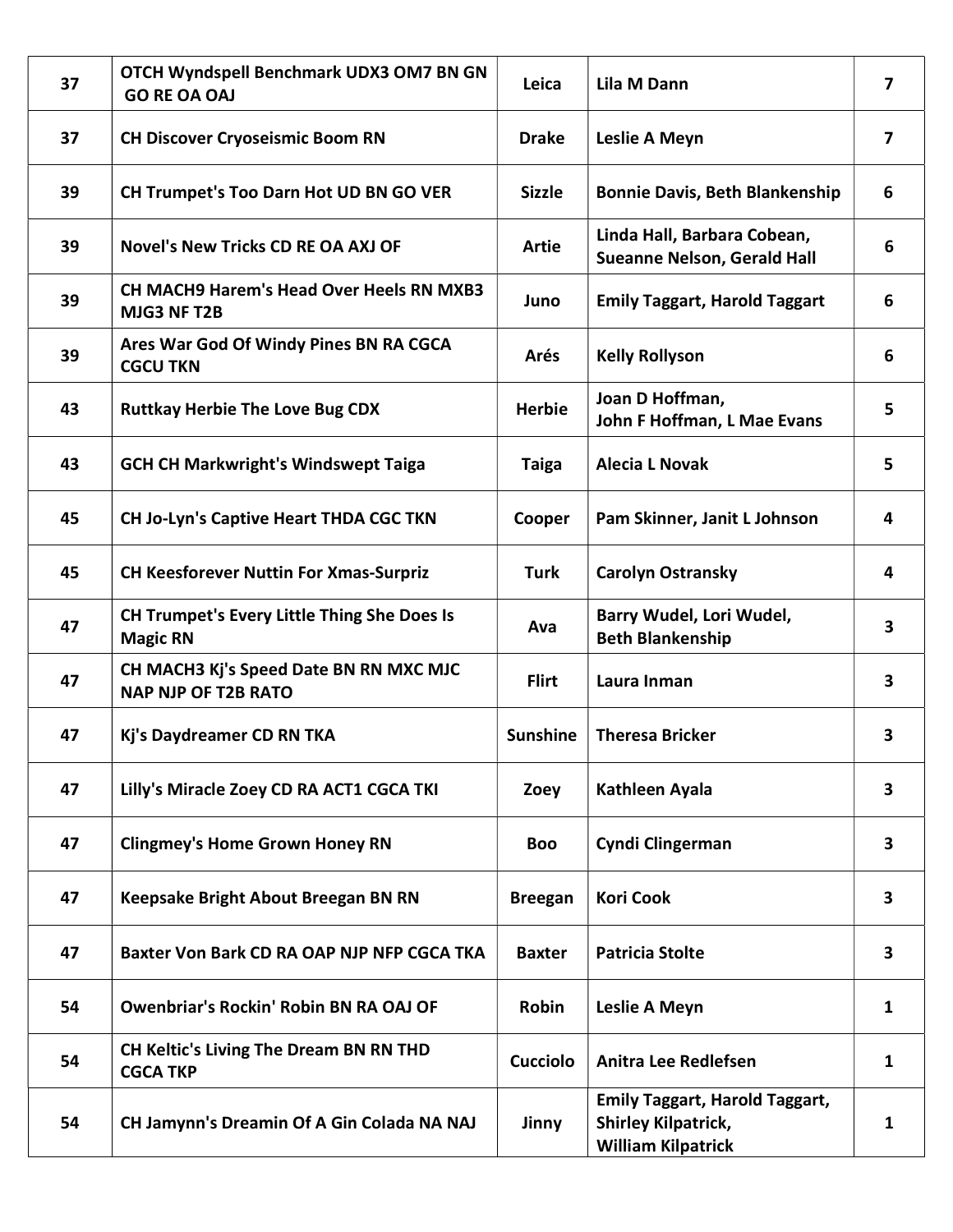Points are calculated using the Blanche Saunders System: First Place = 7 Points Second Place = 6 Points Third Place = 5 Points Fourth Place = 4 Points Qualifying Score = 1 Point (1 Point for a Qualify Score is included in points for First thru Fourth place)

# 15 additional points for High Triple Qualify (Advanced, Excellent, Master) at the same trial. \*10 additional point for first place in both Advanced B and Excellent B in the same trial. <sup>+</sup>5 additional points for High Combined.

## Top Rally Keeshonden Report By Class RALLY NOVICE A

|                | <b>RALLY NOVICE A</b>                         |                                         |               |
|----------------|-----------------------------------------------|-----------------------------------------|---------------|
| <b>Ranking</b> | <b>Dog Name</b>                               | <b>Owners</b>                           | <b>Points</b> |
| 1              | <b>Jenndi's Royal Dutchess RN</b>             | <b>Sandra R Owens, Leland H Owens</b>   | 28            |
| $\overline{2}$ | Paragon's Beau Sancy CD RN CGC                | <b>Bradley Phillips, Natasha Petrov</b> | 24            |
| 3              | Keesridge Set Fire To Th'Reign                | <b>Kelly Wood</b>                       | 13            |
| 4              | <b>CH Foxfair Mozart's Star RN CGC</b>        | <b>Ann Miller</b>                       | 12            |
| 5              | <b>Woodhill Cara Financial Advisor RN</b>     | <b>Marilyn Warren</b>                   | 11            |
| 6              | <b>CH Markwright's Touch Of Frost</b>         | <b>Alecia L Novak</b>                   | 9             |
| 6              | <b>GCH CH Markwright's Windswept Taiga</b>    | <b>Alecia L Novak</b>                   | 5             |
| 8              | <b>CH Jo-Lyn's Captive Heart THDA CGC TKN</b> | Pam Skinner, Janit L Johnson            | 4             |

|                | <b>RALLY NOVICE B</b>                         |                        |               |
|----------------|-----------------------------------------------|------------------------|---------------|
| <b>Ranking</b> | Dog Name                                      | <b>Owners</b>          | <b>Points</b> |
|                | CH OTCH Wyndspell Live Wire II UDX OM3 RA     | <b>Marion Crain</b>    | 46            |
|                | CH Paugh Prints Can You Hear Me Now BN RN TKA | <b>Sherri Alspaugh</b> | 25            |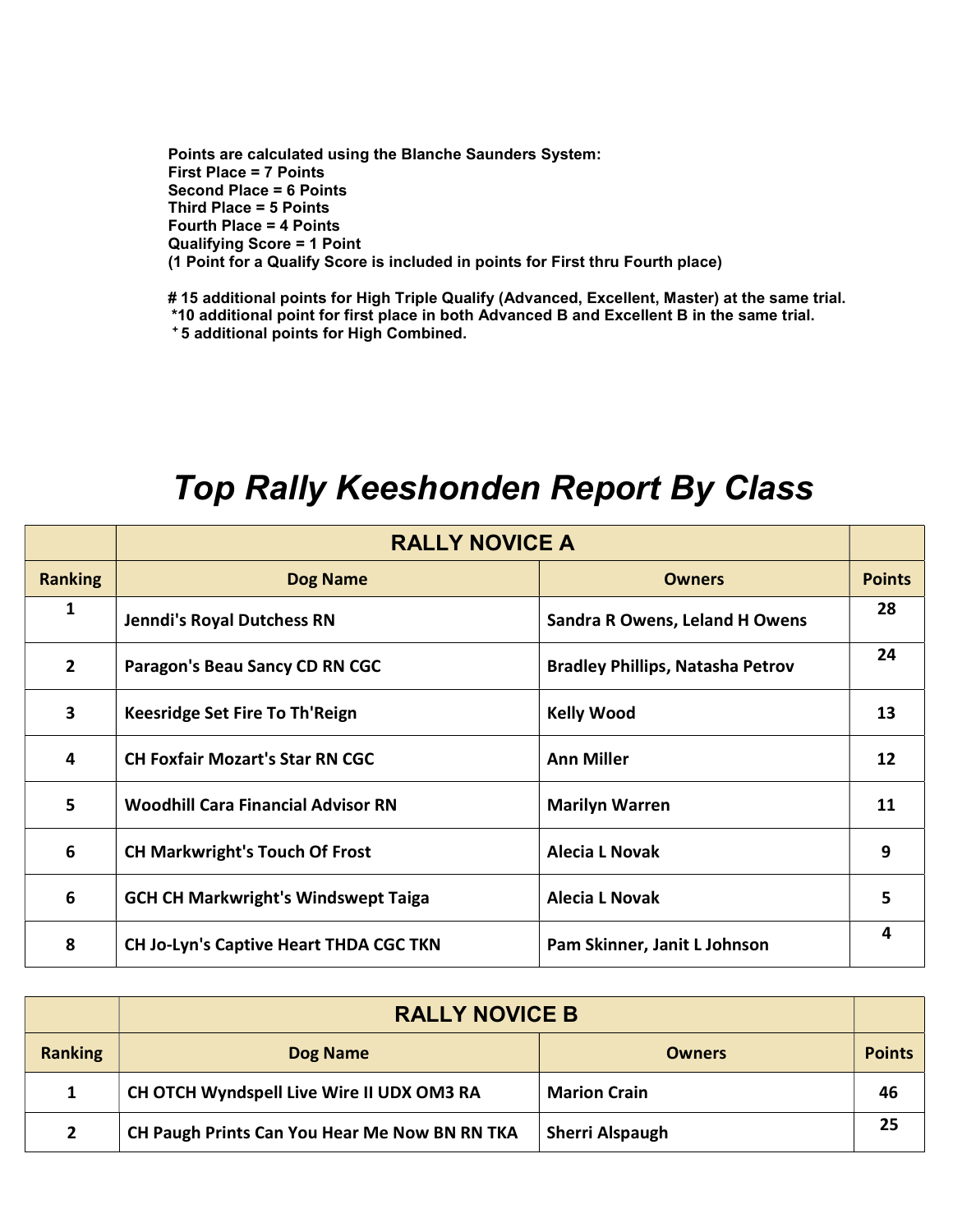| $\overline{2}$ | <b>CH Olefort Triple Crown BN RN CGC</b>                              | <b>Melissa Brown Eelman</b>                                                            | 25                      |
|----------------|-----------------------------------------------------------------------|----------------------------------------------------------------------------------------|-------------------------|
| 4              | <b>Shoreline's Back To The Future RN TKN</b>                          | <b>Tawn Sinclair</b>                                                                   | 24                      |
| 5              | <b>Keepsake What Were You Smoking BN RN</b>                           | <b>Margaret Bissell</b>                                                                | 21                      |
| 6              | Jen'N Di's Epic Illumination RN                                       | <b>Barbara Stoffel, Diane Wright</b>                                                   | 18                      |
| 6              | <b>Keepsake He Comes When Called CD RN</b>                            | <b>Wendy C Swimme, James F Swimme,</b><br><b>Margaret Bissell</b>                      | 18                      |
| 8              | <b>GCH CH Kj's Tiny Dancer BN RN CGC</b>                              | <b>Kathy Gaynor</b>                                                                    | 16                      |
| 9              | CH Jen'Ndi's Winter Games At Nightwatch BN<br><b>RN CGCA</b>          | <b>Martha V Huck, Jennifer McClure</b>                                                 | 15                      |
| 10             | <b>Keepsake Spring Fever CGC TKN</b>                                  | <b>Daisy Kramer</b>                                                                    | 11                      |
| 11             | CH Kj's All That And A Bag Of Chips RN CGC                            | <b>Cheryl Prepster, Angela Malanick</b>                                                | 10                      |
| 12             | CH Trumpet's Too Darn Hot UD BN GO VER                                | <b>Bonnie Davis, Beth Blankenship</b>                                                  | 6                       |
| 12             | <b>CH MACH9 Harem's Head Over Heels RN</b><br><b>MXB3 MJG3 NF T2B</b> | <b>Emily Taggart, Harold Taggart</b>                                                   | 6                       |
| 12             | Paragon's Beau Sancy CD RN CGC                                        | <b>Bradley Phillips, Natasha Petrov</b>                                                | 6                       |
| 15             | <b>Ruttkay Herbie The Love Bug CDX</b>                                | Joan D Hoffman, John F Hoffman,<br><b>L</b> Mae Evans                                  | 5                       |
| 16             | <b>CH Keesforever Nuttin For Xmas-Surpriz</b>                         | <b>Carolyn Ostransky</b>                                                               | $\overline{\mathbf{4}}$ |
| 17             | <b>CH Trumpet's Every Little Thing She Does</b><br><b>Is Magic RN</b> | Barry Wudel, Lori Wudel,<br><b>Beth Blankenship</b>                                    | $\overline{\mathbf{3}}$ |
| 17             | Kj's Daydreamer CD RN TKA                                             | <b>Theresa Bricker</b>                                                                 | $\overline{\mathbf{3}}$ |
| 17             | <b>Clingmey's Home Grown Honey RN</b>                                 | <b>Cyndi Clingerman</b>                                                                | 3                       |
| 17             | Keepsake Bright About Breegan BN RN                                   | <b>Kori Cook</b>                                                                       | 3                       |
| 21             | CH Keltic's Living The Dream BN RN THD CGCA TKP                       | <b>Anitra Lee Redlefsen</b>                                                            | $\mathbf{1}$            |
| 21             | CH Jamynn's Dreamin Of A Gin Colada NA NAJ                            | <b>Emily Taggart, Harold Taggart,</b><br><b>Shirley Kilpatrick, William Kilpatrick</b> | $\mathbf{1}$            |

|                | <b>Intermediate</b>                                                   |                                |               |
|----------------|-----------------------------------------------------------------------|--------------------------------|---------------|
| <b>Ranking</b> | <b>Dog Name</b>                                                       | <b>Owners</b>                  | <b>Points</b> |
| 1              | <b>GCHS CH Wund-R Y Bases Loaded</b><br><b>CD BN RN RATN CGCA TKN</b> | David Malanick, Angie Malanick | 14            |
| $\mathbf{2}$   | <b>CH Jen'Ndi's Winter Games At Nightwatch</b><br><b>BN RN CGCA</b>   | <b>Martha V Huck</b>           | 12            |
| 3              | <b>CH Foxfair Mozart's Star RN CGC</b>                                | <b>Ann Miller</b>              | 10            |
| 4              | <b>Woodhill Cara Financial Advisor RN</b>                             | <b>Marilyn Warren</b>          |               |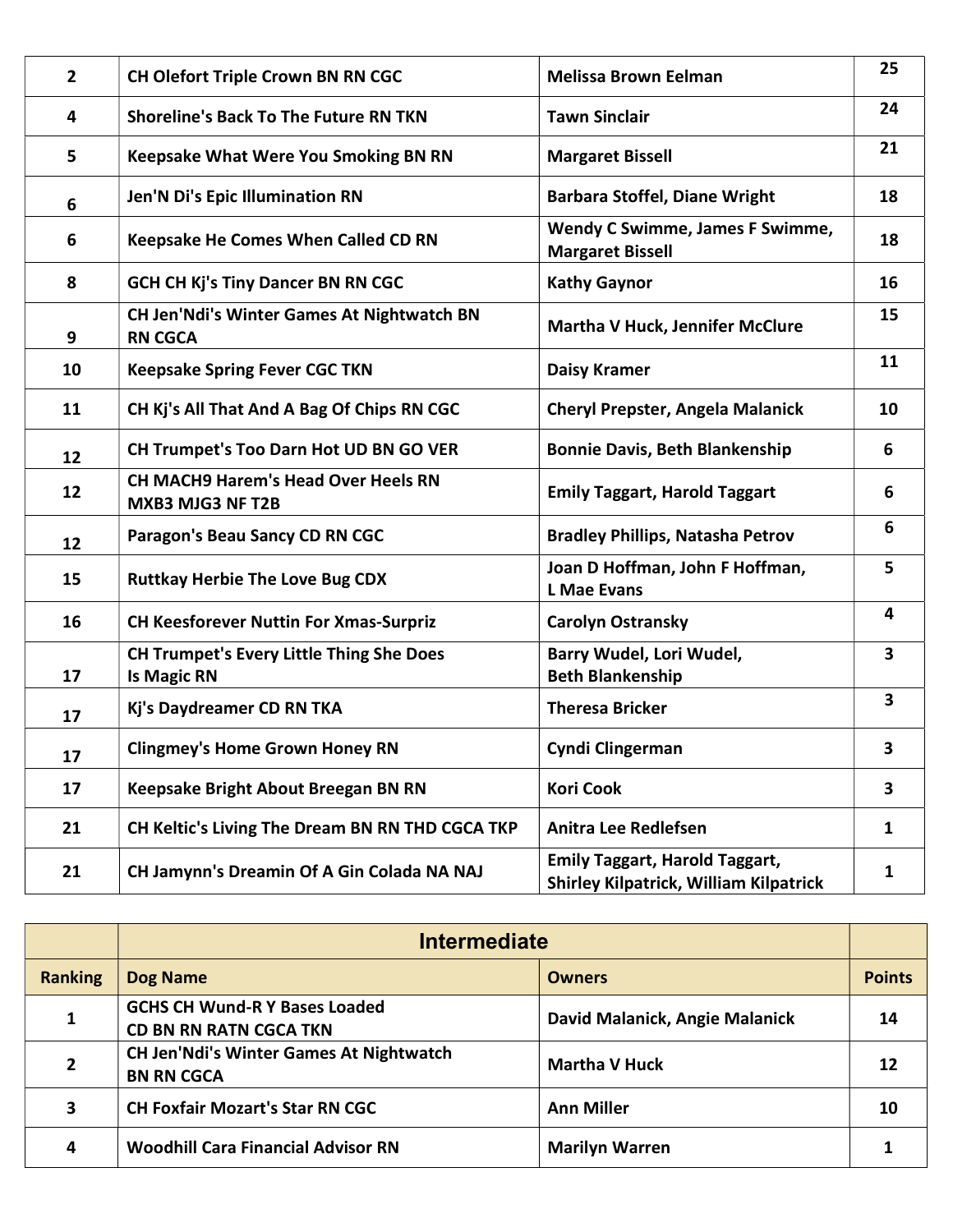|                | <b>RALLY ADVANCED A</b>                      |                                  |               |
|----------------|----------------------------------------------|----------------------------------|---------------|
| <b>Ranking</b> | <b>Dog Name</b>                              | <b>Owners</b>                    | <b>Points</b> |
|                | <b>Shoreline's Back To The Future RA TKN</b> | <b>Tawn Sinclair</b>             | 21            |
|                | <b>Willow Gouda Mattas RA CGC</b>            | Janette T Mattas, Jerry R Mattas | 20            |
| 3              | <b>CH Discover Cryoseismic Boom RN</b>       | Leslie A Meyn                    |               |

|                | <b>RALLY ADVANCED B</b>                                                             |                                                                   |               |
|----------------|-------------------------------------------------------------------------------------|-------------------------------------------------------------------|---------------|
| <b>Ranking</b> | <b>Dog Name</b>                                                                     | <b>Owners</b>                                                     | <b>Points</b> |
| 1              | Vandys Titania UD GN GO RAE2 MX MXB MXJ MXP2<br>MJP2 MJPB OF T2B                    | <b>Barbara Eng, Carole Henry</b>                                  | 58            |
| $\overline{2}$ | GCH CH MACH2 Shoreline's Way Too Tuff CDX BN R<br>AE2 MXC MJG XF T2B3 CGC TKI       | Robyn M Mcnutt, Blaine E Mcnutt,<br><b>Tawn Sinclair</b>          | 38            |
| 3              | <b>Rainkees No Reservations CD PCD BN GN RE</b><br><b>NAP NJP NFP TKA</b>           | <b>Kim Sullivan</b>                                               | 33            |
| 4              | GCHB CH Jen'N Di's Don'T Stop Believin' CD RAE<br><b>ACT2 CGC TKN</b>               | <b>Barbara Anne Crawford Stoffel,</b><br><b>Diane Wright</b>      | 28            |
| 5              | CH OTCH Wyndspell Live Wire II UDX OM3 RE                                           | <b>Marion Crain</b>                                               | 24            |
| 6              | CH Kj's Dreamcatcher CD RE OA NAJ OF CGC                                            | <b>Barbara Eng, Kristen Dowd</b>                                  | 21            |
| 7              | <b>CH Wund-R Y The Game Is Afoot</b><br><b>CDX PCDX BN RAE OA OAJ OF</b>            | Donna L Schmitt. Katrina C Guse                                   | 19            |
| 8              | Seacrest Bebopreboprhubarbpie CD RAE OA AXJ<br>THD RATS CGC TKN                     | <b>Karen Sheahan</b>                                              | 16            |
| 9              | Keepsake He Comes When Called CD RA                                                 | Wendy C Swimme, James F Swimme,<br><b>Margaret Bissell</b>        | 12            |
| 10             | <b>CH Evolution's Front Page News CD BN RA</b>                                      | <b>Karen Blair</b>                                                | 11            |
| 11             | <b>CH Shoreline's Wild Things Run Fast BN RN</b><br><b>NF CGC TKI</b>               | Robyn McNutt, Blaine McNutt,<br><b>Tawn Sinclair</b>              | 10            |
| 12             | <b>Beasley's Fancy Chief Clancy CDX RAE2 THD DJ</b><br><b>CGCA CGCU TKP</b>         | <b>Stacie Beasley, Jeffrey Beasley</b>                            | 9             |
| 13             | CH Allante's Devil In The Bottle BN RE CGC TKI                                      | <b>Rebecca McMillion</b>                                          | 8             |
| 14             | <b>CH Cinderlad Barefoot In The Park BN RAE OA</b><br><b>AXJ OF CGC</b>             | Leslie Meyn, Patricia Tocalis                                     | 7             |
| 15             | CH Keepsake Firestarter VCD2 UD OM1 VER RAE MX<br><b>MXB MXJ MJG XF T2B</b>         | <b>Jean Munger</b>                                                | 6             |
| 15             | <b>GCH CH Coaster Kees Pounce And Bounce CD BN</b><br>RAE MX MXB MXJ MJB OF T2B CGC | Carol Blair, Stu Blair                                            | 6             |
| 17             | <b>Novel's New Tricks CD RE OA AXJ OF</b>                                           | Linda Hall, Barbara Cobean,<br><b>Sueanne Nelson, Gerald Hall</b> | 5             |
| 18             | <b>GCH CH Kj's Tiny Dancer CD BN RA CGC</b>                                         | <b>Kathy Gaynor</b>                                               | 4             |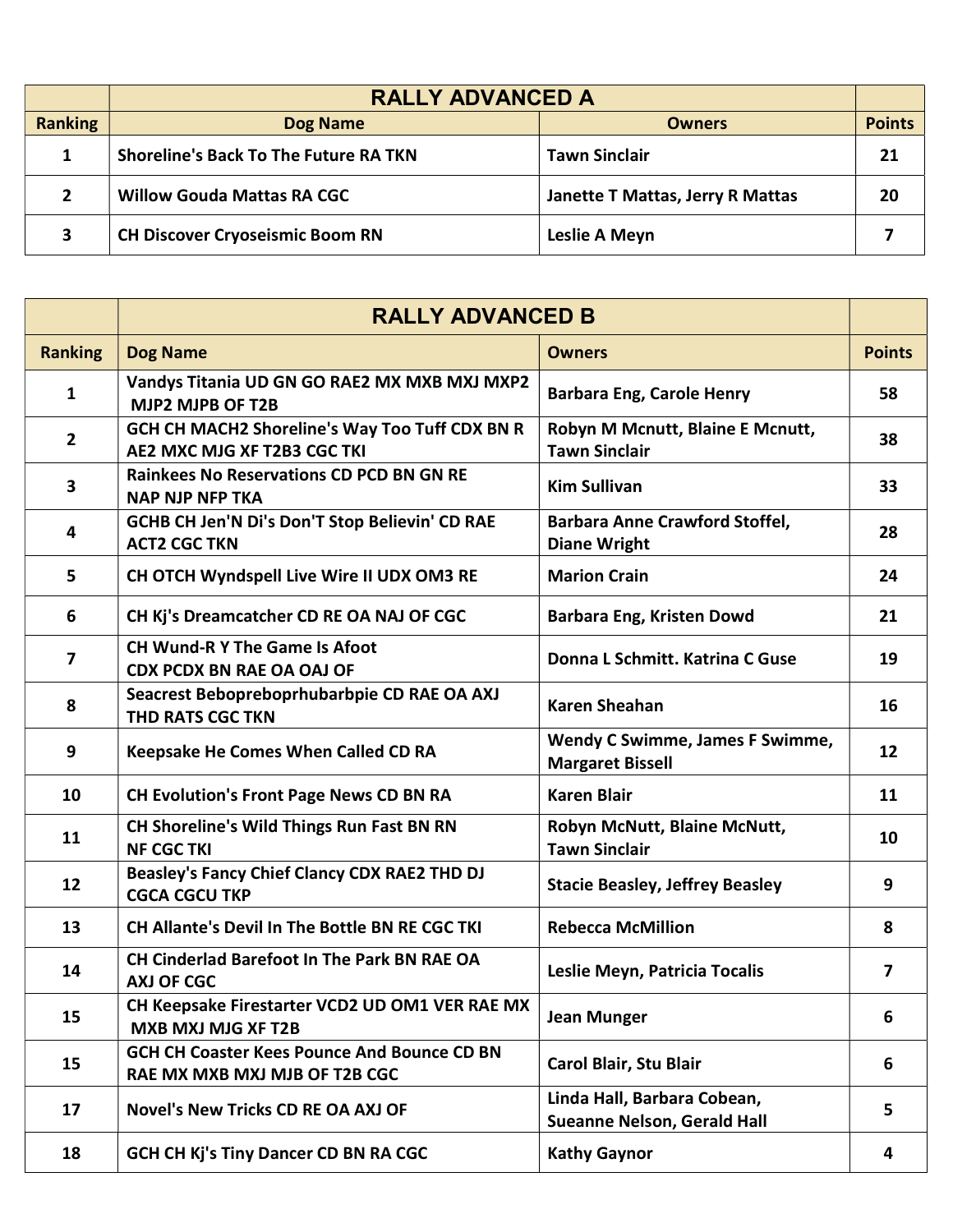| 19 | CH MACH3 Kj's Speed Date BN RN MXC MJC NAP<br><b>NJP OF T2B RATO</b>             | Laura Inman                                           |  |
|----|----------------------------------------------------------------------------------|-------------------------------------------------------|--|
| 19 | Lilly's Miracle Zoey CD RA ACT1 CGCA TKI                                         | Kathleen Ayala                                        |  |
| 19 | <b>Baxter Von Bark CD RA OAP NJP NFP CGCA TKA</b>                                | <b>Patricia Stolte</b>                                |  |
| 22 | CH Ladyslipper's Top Hat And Tail CD BN RE MX<br><b>MXS MXJ MJB RATO CGC TKI</b> | Karen Sheahan, G M Godfrey,<br><b>Karen S Godfrey</b> |  |

|                | <b>RALLY EXCELLENT A</b>                       |                                         |               |
|----------------|------------------------------------------------|-----------------------------------------|---------------|
| <b>Ranking</b> | <b>Dog Name</b>                                | <b>Owners</b>                           | <b>Points</b> |
|                | <b>Willow Gouda Mattas RE CGC</b>              | <b>Janette T Mattas, Jerry R Mattas</b> | 19            |
|                | <b>CH Allante's Devil In The Bottle RE CGC</b> | <b>Rebecca McMillion, Jeri Caldwell</b> | 14            |

|                | <b>RALLY EXCELLENT B</b>                                                            |                                                              |               |
|----------------|-------------------------------------------------------------------------------------|--------------------------------------------------------------|---------------|
| <b>Ranking</b> | <b>Dog Name</b>                                                                     | <b>Owners</b>                                                | <b>Points</b> |
| $\mathbf{1}$   | Vandys Titania UD GN GO RAE2 MX MXB MXJ MXP2<br>MJP2 MJPB OF T2B                    | <b>Barbara Eng, Carole Henry</b>                             | 50            |
| $\overline{2}$ | <b>Rainkees No Reservations CD PCD BN GN RE NAP NJ</b><br>P NFP TKA                 | <b>Kim Sullivan</b>                                          | 29            |
| $\overline{2}$ | CH Kj's Dreamcatcher CD RE OA NAJ OF CGC                                            | Barbara Eng, Kristen Dowd                                    | 29            |
| 4              | <b>CH Wund-R Y The Game Is Afoot</b><br><b>CDX PCDX BN RAE OA OAJ OF</b>            | Donna L Schmitt, Katrina C Guse                              | 27            |
| 5              | CH OTCH Wyndspell Live Wire II UDX OM3 RE                                           | <b>Marion Crain</b>                                          | 20            |
| 6              | <b>GCH CH MACH2 Shoreline's Way Too Tuff CDX BN</b><br>RAE2 MXC MJG XF T2B3 CGC TKI | Robyn M Mcnutt, Blaine E Mcnutt,<br><b>Tawn Sinclair</b>     | 20            |
| $\overline{7}$ | GCHB CH Jen'N Di's Don'T Stop Believin' CD RAE<br><b>ACT2 CGC TKN</b>               | <b>Barbara Anne Crawford Stoffel,</b><br><b>Diane Wright</b> | 19            |
| 8              | Seacrest Bebopreboprhubarbpie CD RAE OA AXJ<br><b>THD RATS CGC TKN</b>              | <b>Karen Sheahan</b>                                         | 15            |
| 9              | Beasley's Fancy Chief Clancy CDX RAE2 THD DJ<br><b>CGCA CGCU TKP</b>                | <b>Stacie Beasley, Jeffrey Beasley</b>                       | 13            |
| 10             | Keepsake He Comes When Called CD RE                                                 | Wendy C Swimme, James F Swimme,<br><b>Margaret Bissell</b>   | 12            |
| 10             | <b>CH Evolution's Front Page News CD BN RE</b>                                      | <b>Karen Blair</b>                                           | 12            |
| 10             | CH Ladyslipper's Top Hat And Tail CD BN RE MX<br><b>MXS MXJ MJB RATO CGC TKI</b>    | Karen Sheahan, G M Godfrey,<br><b>Karen S Godfrey</b>        | 12            |
| 13             | <b>Maiha Dancing Wave BN RE ACT2 THDN CGCA TKA</b>                                  | <b>Marguerite Cutroni</b>                                    | 11            |
| 14             | CH Allante's Devil In The Bottle BN RE CGC TKI                                      | Rebecca McMillion, Jeri Caldwell                             | 8             |